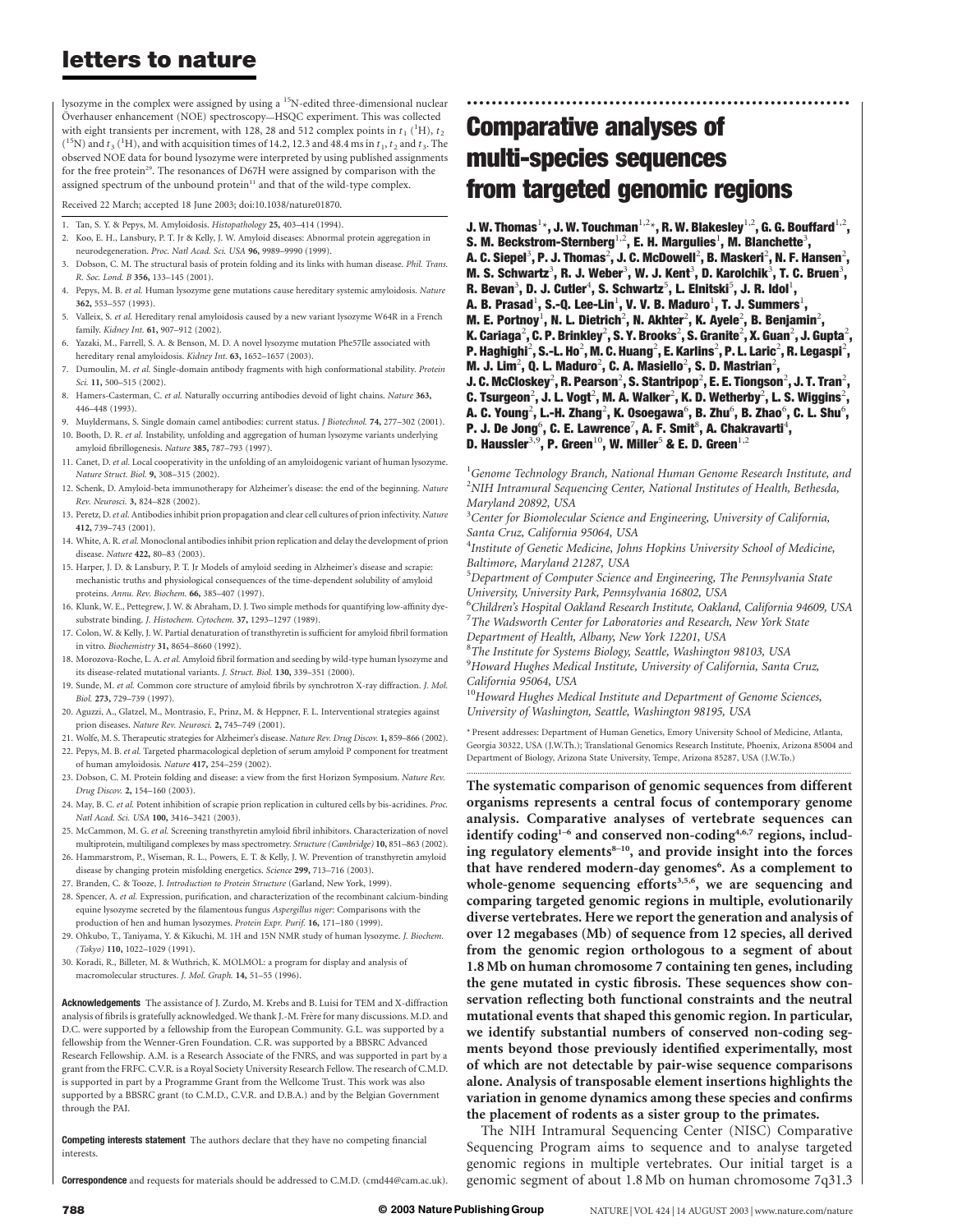containing the gene encoding the cystic fibrosis transmembrane conductance regulator $11$  and nine other genes (referred to below as the 'greater CFTR region'). We sought to clone and to sequence the orthologous genomic segments in multiple other vertebrates (Table 1 and Methods). So far, our efforts have yielded more than 12 Mb of high-quality comparative sequence data (see Supplementary Information), over 95% of which has been finished to the standards established for human genome sequence<sup>12</sup>. This represents the most diverse collection of large blocks of orthologous vertebrate sequence generated to date.

To identify regions of sequence conservation, we used blastz<sup>13</sup> to construct pair-wise alignments of the sequences and MultiPip-Maker<sup>14</sup> to show pair-wise percentage-identity plots of an annotated reference sequence against multiple query sequences (Fig. 1a and Supplementary Information). Alignments between the human sequence and the sequence of each of the other 12 species allowed the general patterns of conservation to be investigated. As expected, the fraction of sequence that can be aligned generally decreases with increasing evolutionary distance from humans (Fig. 1b). The only exceptions to this trend are mouse and rat, which, although considered to be closer to humans than to the other non-primate mammals included here<sup>15</sup>, have a lower fraction of sequence that can be aligned with the human sequence. This probably reflects a particularly high rate of sequence evolution, including large deletions, in the rodent lineage<sup>6</sup>.

For all species, reasonably consistent alignments are seen in coding exons (Fig. 1a, b). The human–fish alignments are largely limited to these, with only 14% of the aligned sequence outside coding exons; in fact, only two local human–fish alignments do not at least partially overlap a coding exon  $(5<sup>′</sup>$  to CAV2 and within intron 4 of CORTBP2; see Supplementary Information). Almost a third (31.4%) of the human coding sequence does not align to fish sequence in the orthologous region. By contrast, the human– chicken alignments exclude less than 2% of the coding sequence, which is comparable to the alignments between human and the other mammals. Within the alignments, sequence divergence relative to human (measured as the percentage of single-nucleotide mismatches) varies from a low of 1.15% for chimpanzee to a high of 35.60% for zebrafish (see Supplementary Information).

Analyses of large-scale mutational events in this genomic region support mammalian phylogenies<sup>15,16</sup> that place the rodents and primates as sister groups in one clade and the artiodactyls and carnivores as sister groups in another clade (Fig. 1c). Both of these groupings are confirmed by transposon insertions that are present in sister groups and absent from the other species. In particular, we found three clear examples of insertions that support the rodent– primate grouping (all MLT1A0 elements) and three that support the artiodactyl–carnivore grouping (one MLT1A0 and two L1MA9; see

Table 1 Sequence generated for the greater CFTR region in 12 non-human

| $i$ able $j$ bequence generated for the greater CPTR region in 12 non-numant<br>vertebrates |                                      |                      |                   |
|---------------------------------------------------------------------------------------------|--------------------------------------|----------------------|-------------------|
| Species                                                                                     | Non-redundant sequence<br>(total bp) | Clone<br>$q$ aps $*$ | Sequence<br>qapst |
| Chimpanzee                                                                                  | 1.317.858                            | 2                    |                   |
| Baboon                                                                                      | 1.508.413                            | Ω                    |                   |
| Cat                                                                                         | 1.357.338                            | 2                    | 3                 |
| Dog                                                                                         | 1.195.669                            | 4                    | 10                |
| Cow                                                                                         | 1.480.745                            |                      |                   |
| Pig                                                                                         | 1.077.879                            |                      |                   |
| Rat                                                                                         | 1.600.751                            |                      |                   |
| Mouse <sup>±</sup>                                                                          | 1.486.509                            |                      |                   |
| Chicken                                                                                     | 415,528                              |                      |                   |
| <b>Fugu</b>                                                                                 | 273.624                              |                      |                   |
| Tetraodon                                                                                   | 257.833                              |                      |                   |
| Zebrafish                                                                                   | 162.514                              |                      |                   |

\*Number of gaps between non-overlapping BACs within the clone tiling path.

†Number of gaps within the sequenced BACs.

‡Includes ,150 kb of sequence that we generated previously (GenBank accession number AF162137). §Includes ~36 kb of sequence generated by others (GenBank accession number AJ009961.1).

kIncludes some non-orthologous sequence (see Supplementary Information for additional details).

Supplementary Information). In each case, insertions of the same transposon subtype, present in the same orientation and with the same target-site duplication, were identified at homologous positions in all members of sister groups.

Both MLT1A0 and L1MA9 elements are thought to have been



Figure 1 Patterns of sequence conservation. a, MultiPipMaker results for the greater CFTR region. Pair-wise alignments between the human reference sequence and the sequence of each indicated species were generated. The percentage identity of each gapfree alignment is indicated. Numbered boxes correspond to exons. b, Proportion of aligned human sequence in each of four annotated categories, shown for alignments with the sequence of each indicated species.  $c$ , Deduced phylogenetic tree of indicated mammalian species (see Supplementary Information). Labels on branches reflect differences in exon lengths, as determined manually by parsimony  $(+)$ , insertion;  $$ deletion; e, extension due to alteration of splice site or stop codon; s, early stop codon).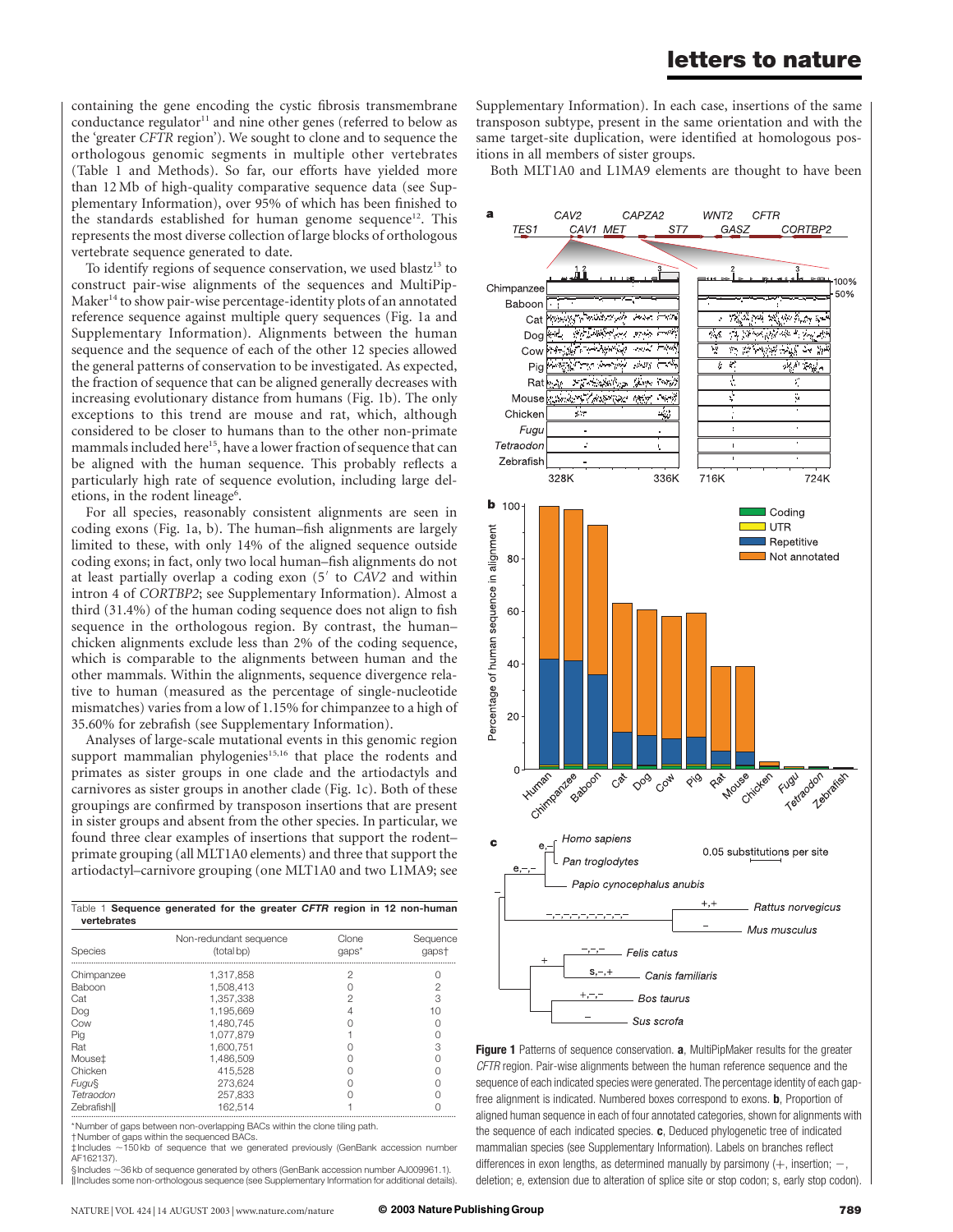active at around the time of the eutherian radiation, on the basis of the reconstructed phylogenies and divergence levels of the elements themselves. We found no insertions supporting alternative phylogenies (for example, rodents as an outgroup to primates, artiodactyls and carnivores). For example, out of 81 identified segments present in the primates, artiodactyls and carnivores but missing from rodents, none is an identifiable transposable element; instead, all seem to be deletions in the rodent lineage. These analyses seem to definitively refute alternative phylogenies that place the rodents as an outgroup to the other mammals studied here<sup>16,17</sup>.

Tabulation of exon-length differences indicate a significant excess of deletions relative to insertions, which is particularly strong in the rodent lineage (consistent with previous reports for mouse genes<sup>6</sup>). When this excess is taken into account, the most parsimonious interpretation of the differences again favours the grouping of primates with rodents (Fig. 1c).

Neutral substitution rates estimated from sites in ancestral repeats, which are relics of transposons inserted before the eutherian radiation, also show a higher rate of substitution in the rodent



Figure 2 Detection of MCSs by using different mammalian sequences. a, For each indicated percentage-identity threshold (see Supplementary Information), the number of aligned mouse bases that overlap a set of 598 MCSs (see text) is shown in blue. Also shown are the number of aligned mouse bases that do not overlap MCSs (yellow) and the number of MCS bases that do not overlap aligned mouse sequence (grey). The arrow indicates the percentage-identity threshold that results in a sensitivity of 48% (with a specificity of 62%; see text). **b**, The relationship between the total branch length of the phylogenetic tree relating the species and the sensitivity of MCS detection is shown for all possible human-containing subsets of the nine mammalian sequences (see Supplementary Information). Results are plotted for three different specificities.

lineage (Fig. 1c). The branch lengths that we estimate from ancestral repeat sites total about 1.2 substitutions per site in the mammals and are similar to previous calculations (made with these sequence data but with a different multi-sequence alignment<sup>18</sup>) that were based on examining untranslated regions (UTRs; total 0.93 substitutions per site), non-exonic regions (total 1.35 substitutions per site) and synonymous substitutions in codons (total 1.28 substitutions per codon).

It is important to note, however, that there are several currently unresolved methodological issues regarding substitution analysis of non-coding genomic sequences. Alignments involving the more diverged sequences tend to have significant uncertainties, and current substitution models do not easily accommodate several known complexities in neutral mutational patterns, including context effects<sup>19</sup>, positional variation in substitution rates<sup>6,20</sup> and the fact (discovered with these sequence data<sup>21</sup>) that there are substitution rate asymmetries associated with transcribed regions. As a result, these rate estimates must be interpreted with caution. Together, these data show that combined molecular evolution studies examining transposon events, neutral substitutions and exonic changes provide a more robust and informative phylogenetic analysis than any method alone.

Of special interest are small genomic regions that are more highly conserved across multiple species than are neutrally evolving sequences, as these may be under purifying selection (that is, selection against mutation of the base) for a functional role. By the use of two methods (E.H.M. et al., manuscript in preparation, and Supplementary Information), we identified 'multi-species conserved sequences' (MCSs) across the greater CFTR region. Each method was calibrated such that 5% of bases in the region fell within an MCS (a value chosen to be consistent with the estimated 5% of the mammalian genome under selection based on human-mouse sequence comparisons<sup>6</sup>). Nearly 80% of the MCSs identified with the two methods overlap, and 75% of the MCS bases are identical.

We examined the 1,194 MCSs that overlapped between the two methods. These average 58 base pairs (bp) and represent 3.7% of the bases in the region. About 2% of MCS bases fall in ancestral repeats (corresponding to  $\sim$ 0.4% of the ancestral repeat sequence in the region), suggesting that the fraction of neutrally evolving sequence falsely identified as conserved is small. A total of 32% of the MCS bases overlap known coding sequence or UTRs, involving 98% (125/128) of the known coding exons and 67% (14/21; note that the 5' UTR of the MET gene spans two exons) of the known UTRs. The MCSs contain 90.4% and 27.2% of coding and UTR bases, respectively. The relative paucity of UTR bases in MCSs might reflect the fact that these regions include unselected bases or are under lower selection or occasional positive selection, or a combination of these. The remaining 68% of the MCS bases are outside known exons, and virtually all of these (92%) are in MCSs that contain less than 5% repetitive sequence and are present in a singlecopy fashion in the human genome (see Supplementary Information). Of the non-exonic MCSs, 16 out of 966 (1.7%; averaging 31 bp) fall within the 1-kilobase (kb) segments immediately upstream of a known transcription start site (the presumed location of most core promoters), which is about 2.3 times more frequent than would be expected if the MCS bases were randomly distributed.

Interestingly, 950 of the 1,194 MCSs (80%; averaging 44 bp) are neither exonic nor lie less than 1-kb upstream of transcribed sequence. Of these, 648 fall in introns and 302 are intergenic; this represents a 28% enrichment of MCS bases in introns (as compared with a random distribution). The detected MCSs overlap with 63% of the functionally validated regulatory elements in the region and 26% of promoters predicted by in silico analyses (see Supplementary Information). Several factors could account for the failure of MCSs to overlap all such elements: many of these elements are notably small  $(<14 bp)$ , whereas our methods do not identify MCSs of less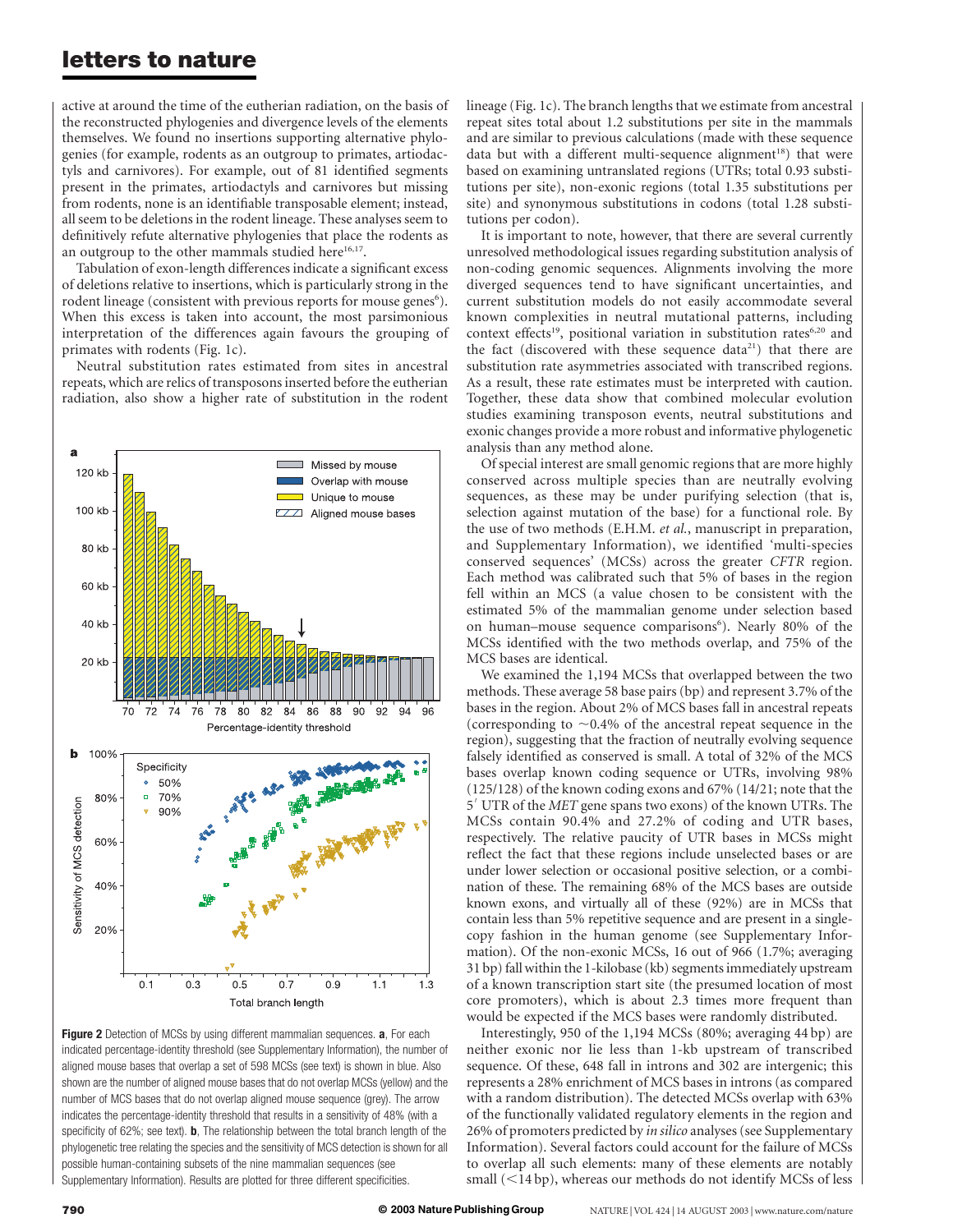than 25 bp; some of the regulatory elements may be specific to the primate lineage; and the presence or position of some of the annotated elements may be incorrect. Note that most (98%) nonexonic MCSs do not correspond to currently known regulatory elements, yielding a rich supply of candidates for future functional studies.

An important issue relevant to future genome sequencing projects is the degree to which the detection of highly conserved sequences depends on the particular set of species being studied. In the absence of a comprehensive catalogue of functional elements for any large region of the human genome, we used the detection of MCSs as a surrogate for the ability of a species' sequence to identify functionally important regions. Because a draft mouse genome sequence is now available<sup>6</sup>, we first examined the ability of humanmouse pair-wise alignments to detect a set of 561 MCSs in a portion of the greater CFTR region for which sequence coverage in all species was nearly complete (see Supplementary Information). Adjustments to the stringency of the human–mouse alignments were ineffective at accurately identifying these MCSs (Fig. 2a). For example, at a percentage-identity threshold of 85%, the sensitivity (percentage of MCS bases that overlap aligned mouse sequence) is only 41%, whereas the specificity (percentage of the aligned mouse sequence that overlaps MCSs) is 77%. This is consistent with the observation that individual conserved elements often cannot be reliably detected with only the human and mouse sequences<sup>6</sup>.

To explore more broadly how MCS detection is dependent on the specific sequences used in the analysis, we identified MCSs with each possible subset of species (always including human) and in each case calibrated the results to yield a defined specificity (percentage of bases overlapping the above 561 MCSs; see Supplementary Information). For the various subsets of mammalian species, there is strong correlation between total divergence of the subset (as measured by the combined branch length of the phylogenetic tree defined by the specific subset of species) and the ability to detect MCSs (Fig. 2b). The results at 90% specificity show that eliminating chimpanzee and baboon does not reduce the number of detected MCS bases. Eliminating the non-human primates, chicken and fish—thereby retaining only the six non-primate mammals in addition to human—reduces the number by 17%. With only one mammal from each major lineage (baboon, cat, cow and mouse), the number is reduced by 29%. Of note, chicken sequence alone detects 40% of MCS bases (representing 94% of the coding but only 29% of the non-coding MCS bases), and this value is higher than for any other single species. Fish sequences alone are effective at detecting coding exons but miss most non-coding MCSs.

The trends in Fig. 2b suggest that most MCSs are broadly distributed among the mammalian lineages, because the power to detect them seems to depend mainly on the total divergence of the subset of species rather than on the particular distribution of the species among lineages. In addition, the fact that at high specificity the sensitivity increases steadily throughout the full range of branch lengths suggests that we may be far from saturating the ability to detect such conserved sequences, even with the full set of mammals examined here. It thus seems that combined branch length will be a useful metric for guiding the selection of additional genomes to sequence.

The nature of the mutational events that have produced the observed differences in the greater CFTR region among the sequenced species is of fundamental evolutionary interest. Despite strict conservation in gene order and content and the absence of any observed syntenic breaks, there is significant variation in the amount of non-coding sequence, suggesting variation in genome expansion or compression. For example, the region is about tenfold smaller in the two pufferfish species than in the mammals, which themselves vary by as much as  $\sim$ 15% (see Supplementary Information). These findings are consistent with the relative genome sizes established for some of these species<sup>3,5,6</sup> and point to significant

changes in this genomic region throughout vertebrate evolution. To account for these differences, we looked for evidence of molecular events that have contributed to genome expansion or compression.

The fraction of sequence corresponding to interspersed repeats, which are remnants of insertion events mediated by active or extinct transposons, varies from roughly 29% to 39% among the mammals (Fig. 3a; see Supplementary Information). The interspersed repeat content is much lower in the non-mammalian vertebrates, with the pufferfish and zebrafish sequences containing less than 1% and 13% interspersed repeats, respectively. In addition, the distribution of interspersed repeat types differs greatly among species (Fig. 3a).



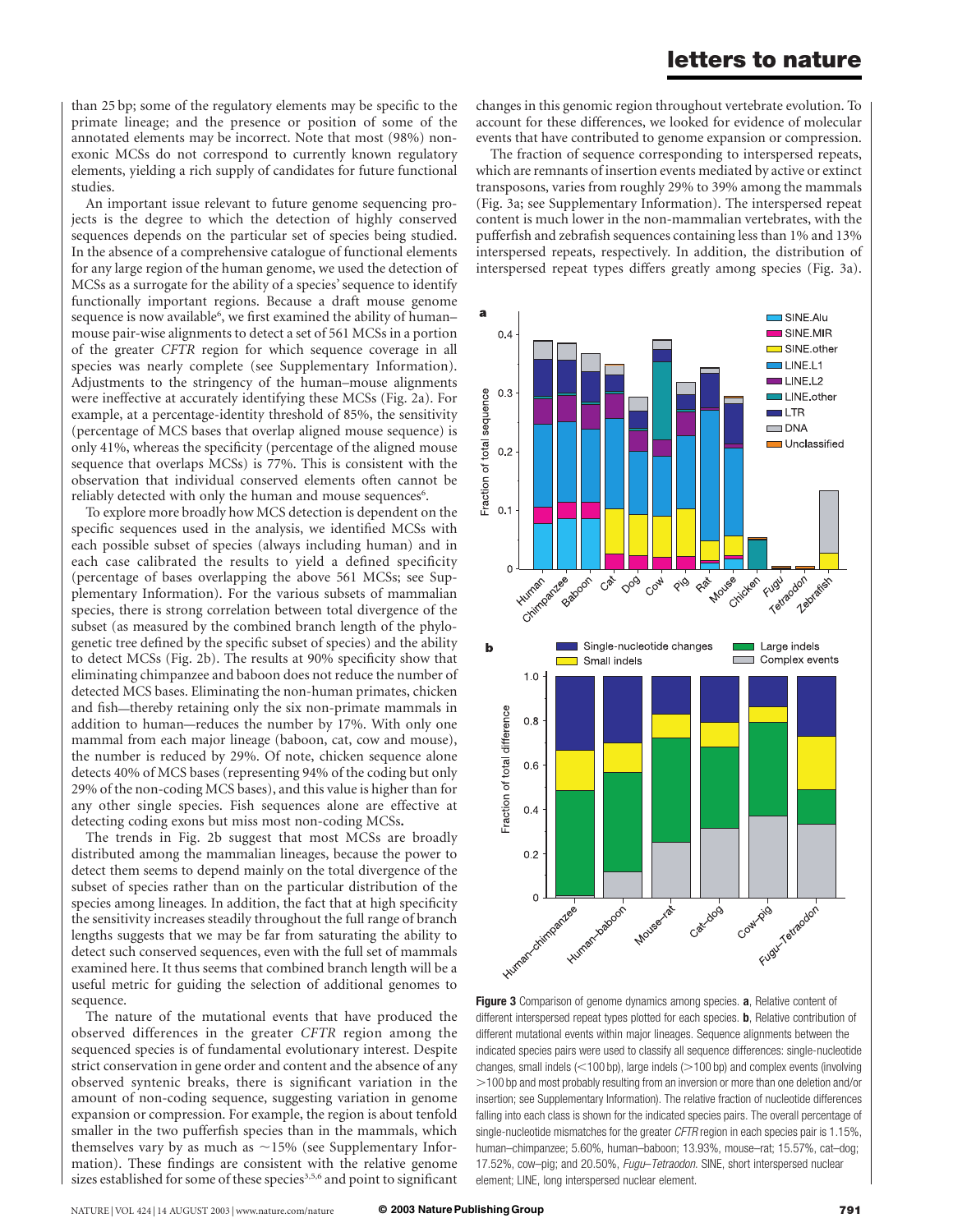Thus, the accumulation of interspersed repeats correlates with expansion of the greater CFTR region in the main lineages.

Differences in the pattern of interspersed repeat types are also apparent between and within mammalian lineages. Indeed, the accumulation of species-specific interspersed repeats seemingly accounts for much of the differences in relative size and interspersed repeat composition of this genomic region within these lineages (see Supplementary Information). Our findings implicate an increased rate of interspersed repeat insertions rather than variation in the extent of deletions as a primary cause of the observed size differences for this region; this contrasts with the observed higher rate of deletion versus insertion in the mouse lineage, which has resulted in a significantly smaller size of the mouse genome relative to human<sup>6</sup>.

For the three primate species, we estimated the rate of large (.100 bp) insertions or deletions (indels) using parsimony (see Supplementary Information). This revealed variable rates of insertion and deletion, producing a slight relative expansion in the human lineage and a slight compression in both the chimpanzee and baboon lineages. We also examined the relative importance of interspersed repeat insertions and large indels compared with small indels  $(<100 bp)$  and single-nucleotide changes. Although most mutational events leading to human–chimpanzee differences are single-nucleotide changes, they account for only 33% of the bases that differ between these two species (Fig. 3b and Supplementary Information). Indeed, nearly half of the differing bases correspond to large indels (Fig. 3b; as an example, note the large deletion in the chimpanzee sequence immediately upstream of CAPZA2 exon 2 in Fig. 1a). Similarly, at least 44% of the bases that differ between the human and baboon sequences reflect large indels. Thus, among the primates, large indels are the principal mechanism accounting for the observed sequence differences, a finding that is consistent with other studies<sup>22,23</sup>.

Similar analyses of the other mammals identified a similar spectrum of mutational events, with large indels accounting for the largest fraction of bases that differ in each lineage (Fig. 3b). This suggests that the non-aligning regions in mammalian sequence primarily reflect the insertion of repetitive elements and the deletion of ancestral sequences. Given this assumption, the alignment of the human greater CFTR region to the other mammalian sequences suggests that a minimum of 63% of this segment of the human genome was present in the last common ancestor of the mammals sampled here, some 94 million years ago<sup>24</sup>, and that the rodents represent the most derived mammalian sequence (minimum 39% ancestral; Fig. 1b). Finally, the pufferfish sequences show a distinct pattern of genomic changes (Fig. 3b). As compared with the mammals, single-nucleotide mismatches and small indels are more prominent than large indels. In part, this probably reflects the paucity of transposon insertions in pufferfish and the deleterious consequences of large indels in a more compact genome.

In summary, our approach for multi-species sequence generation and analysis is providing a previously unavailable glimpse through the window of vertebrate evolution. Our findings confirm that the genomes of rodents are changing faster than those of primates, carnivores and artiodactyls, in agreement with many reports<sup>6,25</sup> but in contrast to studies defending the molecular clock<sup>26</sup>. In addition, we have found a substantial number of sequence elements conserved across multiple species, most of which are located in non-coding regions. Although the general mutational spectrum is similar among all vertebrate lineages, differences in the relative contribution of the various types of molecular events have sculpted the genome of each species in a unique fashion. It should be noted that the findings reported here pertain to a single genomic region, whereas the vertebrate genome is known to show highly non-uniform patterns of sequence conservation<sup>6,20</sup>. Our efforts to sequence many other genomic targets in multiple species (see the NISC Comparative Sequencing Program website: http:// www.nisc.nih.gov) should provide a broader and more informed

view of such regional variation. Together, our studies point to myriad avenues for investigating the evolutionary and functional features of the vertebrate genome.

#### Methods

#### Sequence generation and analysis

Targeted genomic regions of interest were isolated in overlapping bacterial artificial chromosome (BAC) clones<sup>27</sup> by using libraries derived from different vertebrate species. We used 'universal' hybridization probes, designed from small stretches of sequence conserved between human and mouse<sup>28</sup>, to isolate BACs from multiple mammals in parallel. For isolating BACs from non-mammalian vertebrates, species-specific probes (typically designed from available gene sequences) were mostly used for clone isolation. For each species, a minimally overlapping tiling path of BACs spanning the genomic target was selected, and individual BACs were sequenced by a conventional shotgun sequencing strategy (see Supplementary Information).

To facilitate computational analyses, we compiled a single, non-redundant nucleotide sequence for each species by merging together the data generated for all sequenced BACs. This was then annotated to indicate the locations of known genes and coding regions on the basis of matches to human and/or mouse reference cDNA sequences, exons predicted by Genscan<sup>29</sup>, and repetitive elements using RepeatMasker. Annotated sequence records are available at the NISC Comparative Sequencing Program website (http:// www.nisc.nih.gov/data). A more detailed description of this assembly and annotation process is given in the Supplementary Information.

The assembled and annotated sequences were then subjected to a series of analyses, starting with the generation of multi-sequence alignments and including the studies described above and in Figs 1–3 (such as establishing orthology, examining the general patterns of sequence conservation, performing phylogenetic analyses, detecting highly conserved sequences and investigating genome dynamics). Details of these analyses are given in the Supplementary Information.

#### Visualization and dissemination of results

The establishment of robust and user-friendly computational-based approaches for capturing, visualizing and disseminating multi-species sequences and the data emanating from their comparative analyses represents an increasingly important challenge. By using our data as a model, we developed a viable solution to this problem by incorporating our data into the University of California Santa Cruz Genome Browser<sup>30</sup>. The resulting webbased resource (http://genome.ucsc.edu) serves as an additional electronic supplement to this paper; a low-resolution overview of this website is given in the Supplementary Information.

Integrating our data into the UCSC Genome Browser allows it to be visualized within the context of the growing body of information about the human and other genome sequences represented on this browser. We have configured the browser to display custom tracks showing the results of various analyses, including those involving multiple sequences (see Supplementary Information). The dynamic nature of the browser allows convenient navigation from a detected region of conservation to the underlying sequence alignment, as well as the ability to examine the results of comparative analyses using different species' sequence as the reference.

#### Availability of data and analysis tools

Details about the data underlying the studies reported here (including updated BAC contig maps, information about each sequenced clone, compiled and annotated sequence files for each species and links to the various electronic resources) are available on the NISC Comparative Sequencing Program website (http://www.nisc.nih.gov/data). The blastz program and MultiPipMaker network services can be obtained on the Penn State Bioinformatics Group website (http://bio.cse.psu.edu).

Received 11 April; accepted 16 June 2003; doi:10.1038/nature01858.

- 1. Batzoglou, S., Pachter, L., Mesirov, J. P., Berger, B. & Lander, E. S. Human and mouse gene structure: comparative analysis and application to exon prediction. Genome Res. 10, 950–958 (2000).
- 2. Roest Crollius, H. et al. Estimate of human gene number provided by genome-wide analysis using Tetraodon nigroviridis DNA sequence. Nature Genet. 25, 235–238 (2000).
- 3. International Human Genome Sequencing Consortium. Initial sequencing and analysis of the human genome. Nature 409, 860-921 (2001).
- 4. Chen, R., Bouck, J. B., Weinstock, G. M. & Gibbs, R. A. Comparing vertebrate whole-genome shotgun reads to the human genome. Genome Res. 11, 1807-1816 (2001)
- 5. Aparicio, S. et al. Whole-genome shotgun assembly and analysis of the genome of Fugu rubripes. Science 297, 1301–1310 (2002).
- 6. Mouse Genome Sequencing Consortium. Initial sequencing and comparative analysis of the mouse genome. Nature 420, 520–562 (2002).
- 7. Dubchak, I. et al. Active conservation of noncoding sequences revealed by three-way species comparisons. Genome Res. 10, 1304–1306 (2000).
- 8. Gottgens, B. et al. Analysis of vertebrate SCL loci identifies conserved enhancers. Nature Biotechnol. 18, 181–186 (2000).
- 9. Hardison, R. C. Conserved noncoding sequences are reliable guides to regulatory elements. Trends Genet. 16, 369–372 (2000).
- 10. Pennacchio, L. A. & Rubin, E. M. Genomic strategies to identify mammalian regulatory sequences. Nature Rev. Genet. 2, 100–109 (2001).
- 11. Rommens, J. M. et al. Identification of the cystic fibrosis gene: chromosome walking and jumping. Science 245, 1059–1065 (1989).
- 12. Felsenfeld, A., Peterson, J., Schloss, J. & Guyer, M. Assessing the quality of the DNA sequence from The Human Genome Project. Genome Res. 9, 1–4 (1999).